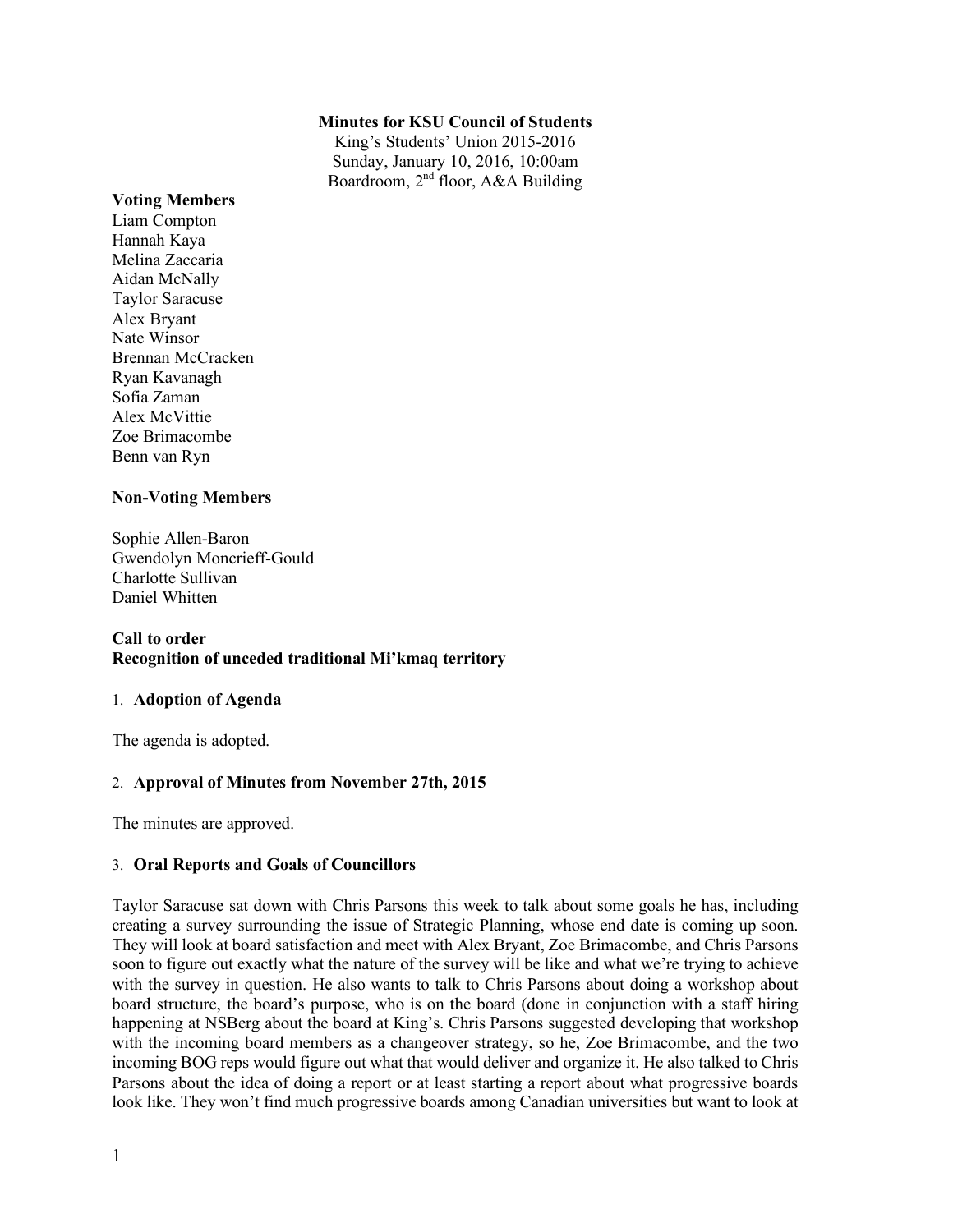other organizations to figure out what exactly is a good board in relation to issues of representation. He started quoting a locker project he's talked to Aidan McNally about- renting a locker full of kitchen ware on campus for societies to get supplies to prep and serve food on. This would be done on an item list sign-out/honour system. This is a pilot project for eventually purchasing larger lockers for society use for storage and supply rental.

Brennan McCracken said Finance Committee was efficient and productive this time around, and he loves it. He loved Councillor training yesterday, and thought much useful information was put out on how we as a Union operate as well as thanking Dave Etherington and Michaela Sam for their presentation.

Ryan Kavanagh doesn't have much to report, but has been working on the King's talk event that's coming up. The tentative date is the 31st but they are having trouble with submissions. This means that he's been reaching out a lot. There hasn't been a cut-off date for submissions yet because they've had to extend, but Ryan Kavanagh will really push to get people motivated to speak in the next week. Councillor training went well, and the biggest thing for him was the idea of changeover- taking everything that he initially set out to do and what he has done, could do better, and still wants to do. At the end of the year he'll reflect on what he's done and think of what to pass on to the next First Year Rep. He likes the idea of changeover and thinking about helping the next person in his position when that time comes early.

Nate Winsor says he hasn't done anything as Science Rep yet this term, but since our last meeting, he did Study Snacks, which went very well. A few people came out, and many snacks were had, and much studying was done. It served its purpose very well- people talking about stress and drinking some tea. He will do another one this semester. Meet a Scientist is an idea that they've had for a while- talking to profs at Dal and King's about science. This idea is gaining some traction. He tried to reach out to his constituents through a variety of meetings but has gotten no responses so far. Instead Nate Winsor has talked to some professors and researchers and will keep reaching out to set something up, wanting to have some sessions after Reading Week. The Dal Science Society is having their first meeting next week and he thinks they would benefit from a newsletter. Nate will talk to upper years and first years before course selection to talk about upper year opportunities. He's glad to be back and loved Councillor training.

Melina Zaccaria thought training was helpful and a great refresher for a lot of things. She also loved having it in the Wardroom. DASSS has not met yet this semester, but will in a couple of weeks. They are going through presidential searches for the faculty of arts and social sciences. Angela, the president of DASSS, is working hard but can't talk much about it. She went to a SNARCon meetingthe 15th to the 17th of January. It should be very fun. They are talking about tightening up the constitution and having that done at the end of the term.

Zoe Brimacombe comes in at 10:25 am.

Liam Compton introduces himself again, and wants to say, first off that Councillor training was great yesterday and he thought changeover was useful and that the DSS should learn more about that kind of thing. Joy Shand sends her regrets that she cannot be here. The DSS GM will be, hopefully, on the 20th. Their main focus is talking about rewriting their constitution and will be having their first meeting of the year in the next two or three days to rewrite everything. That will be passed at the next GM. Personally, his goals- inspired by the CFS yesterday- are to get more day students involved in things like understanding what the KSU is, what the CFS is, and what the DSS is. He wants his constituents to be more aware of what those are and who he is. He hopes to hold office hours soon,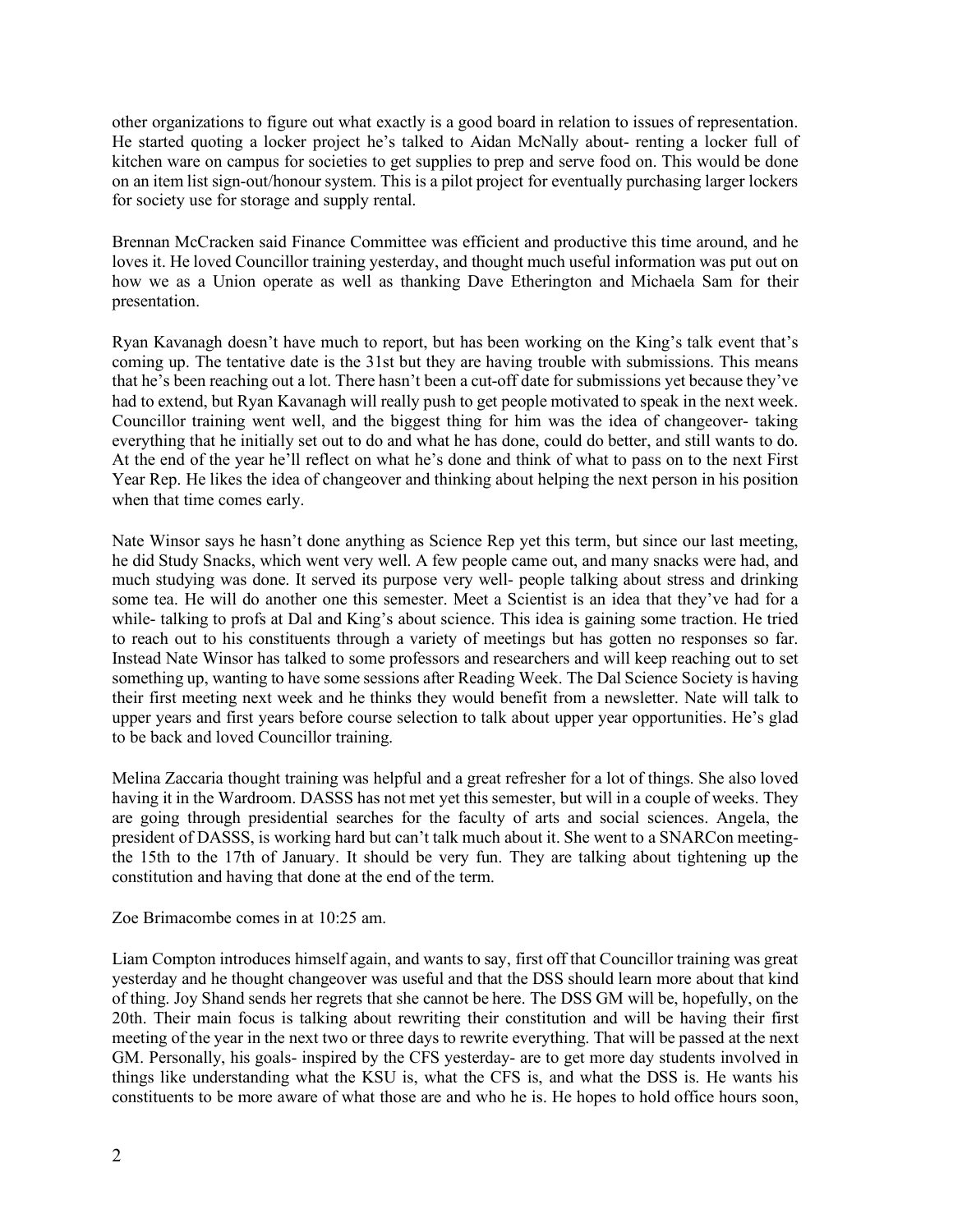and getting organized in that sense.

Zoe Brimacombe warns everyone not to wait for the bus in Halifax. Since we last met, there has not been a ton of action but she is excited for the new year and changeover. She and Taylor Saracuse have one more meeting before changeover, which is March 10th.

Benn van Ryn gives his report at 10:41, after the Report of the President. He has been working on the King's Talk event, and has talked to potential speakers and looked at next steps. They are still getting speakers and talking to people directly in order to get more people to volunteer. Benn van Ryn learned a lot at Councillor training as well.

## 4. **Reports of the Executive Committee (attached)**

4.1 Report of the President Benn van Ryn arrives at 10:31 am.

Taylor Saracuse asks for clarification on reconsidering the Galley levy, wondering if there could just be a reduction of the levy instead of a removal. Alex Bryant says that is a definite possibility, but it might be that the Galley doesn't need to be levied at all. Jen Nowoselski has given this some preliminary analysis, and one of the problems is that the Galley is new and still dealing with contingent costs. Now that those costs are covered, we are looking at how the business does in a regular year. He is unsure now if students need to contribute \$6 a year to the Galley. It might be more useful to levy a small amount to the Wardroom instead of the Galley. This is all still random speculation, however. Alex Bryant says Chris Parsons and Jen Nowoselski are giving their fall reports at the next Council meeting.

4.2 Report of the Vice-President (Student Life)

Alex Bryant asks Alex McVittie to speak more on the ethernet vs. wifi conversation. Alex McVittie says that people want to know if anyone is actually using ethernet instead of wifi in residence, wondering if we can just rip out the ethernet cable. She was asked if many people brought a desktop to residence at her meeting, and said that no one did.

Melina Zaccaria comments that she had no idea what the ethernet cord was when she moved into residence.

Sofia Zaman asks if ripping out the cables would cost anything. Alex McVittie replies that it costs more to have the Internet working through the ethernet system. Alex Bryant clarifies that it costs over \$20 000. We have only, however, had wifi at King's for the last two years.

4.3 Report of the Vice-President (Financial) There are no questions.

4.4 Report of the Vice-President (External)

Zoe Brimacombe asks how to sign up for tabling. Hannah Kaya says she will send an email.

Taylor Saracuse asks if X action members will do tabling, and Hannah Kaya says yes.

Alex Bryant asks Hannah Kaya to give the memo on the university sexual harassment policy at the next meeting.

Taylor Saracuse asks if there is a Facebook event or social media presence for the chat on the Sexual Harassment Phone Line. Hannah Kaya says that if some people are interested, one can send them the event- which will be there in an hour- and recommends that people reach out to those we think are interested in doing something about that information session.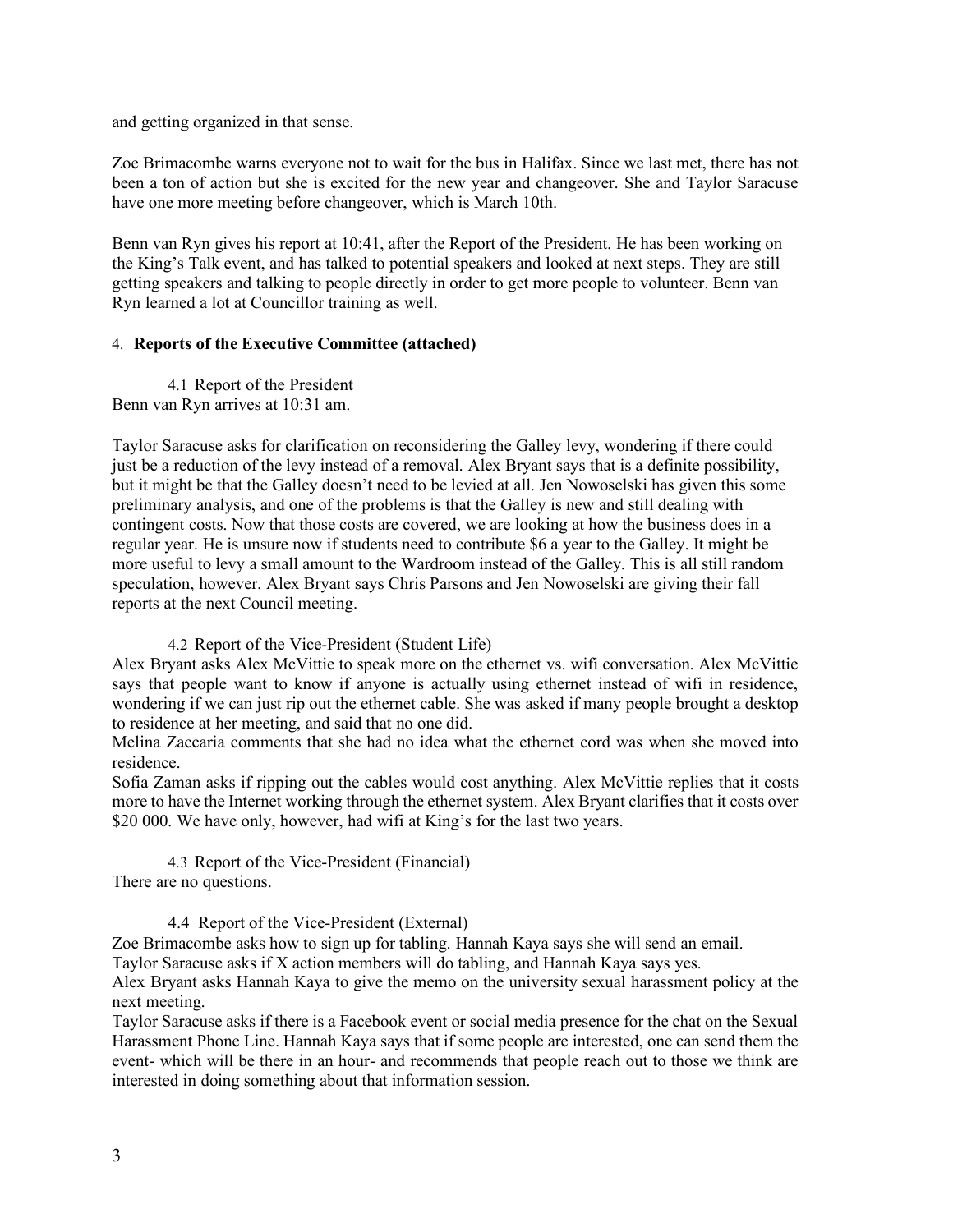## 4.5 Report of the Vice-President (Communications)

Nate Winsor asks about people joining CKDU, and Sofia Zaman says to send names to her if people are interested. Taylor Saracuse asks about doing third party endorsements for election purposessocieties, for example. Sofia Zaman says societies can't endorse people, but individuals can. Taylor Saracuse mentions Dalhousie elections in terms of endorsements, and how those affected the results. Sofia Zaman says that they did talk about that as well. Alex Bryant recommends not asking questions for things like this- a combination of this conversation, human resource policy, and other things we should amend- because we should have a special meeting and discussion about this type of dialogue. That would still be a chaired meeting and Sofia Zaman would take care of arranging it. Aidan McNally asks when bylaw changes are going through. Sofia Zaman says that the changes will be compiled in a report, given to the next CVP, and given in a report at the Spring GM.

## 1. **Action Items**

# 5.1 BIRT the King's Poetry Society receive \$30 in contingent funding for snacks for the first Poetry society meeting of 2016. *Finance committee recommends approval.*

Aidan McNally says that this is the Poetry Society's first meeting of the year, and that this is the society that shares love of poetry and original work. They are hosting a slam poetry event in January and will extend and make connections with the wider poet community in Halifax. They want to serve snacks, and so this money includes pop, chips, cookies, cups, and paper towel. At Finance Committee, they recommended that the number be rounded to \$30, and so the receipt just needs to be under \$30. We amend the motion to reflect this change from the original \$28.40. We move to a vote. The motion passes.

## 5.2 BIRT the Dal-King's Student Fashion Design Show (Vaudeville) receive \$1000 in noncontingent funding to contribute to the fashion show budget. *Finance committee recommends approval.*

Aidan McNally says that the Fashion show is a fundraiser for Dress for Success Halifax, which is an organization that effectively provides formal business attire to people in various economic situations to look professional at job interviews. They specifically target women. The organization is cool and worthy, and the fashion show itself is completely student run. They do an open call for models and designers, purchase their own fabric, and give an opportunity for students interested in creating garments to do so. The largest expense is using the McInnes room in the Dal SUB, which needs to be rented out. The amount for the room itself is around \$1800. Last year, the discussion around funding was that the McInnes room requires having to book through staff and lighting crew instead of students, which is a huge upfront cost. The original request from Vaudeville was for \$2500 so they've used different avenues for funding, which is why they are only seeking \$1000 from us. They have gotten \$1000 from the DSU and are requesting funds from Dal after Dark. This request is much more modest than the original, and given that this is their main event and that they are a ratified society, Finance Committee recommends approval. The expenses cover fabric, fundraising, marketing (cost for printing, for example), etc. We move to a vote. The motion passes.

5.3 BIRT the Haliburton Society receive \$694.60 in non-contingent funding to fund 5 regular meetings in the Winter term, an honorary fellows dinner, and two acquisitions. *Finance committee recommends approval.*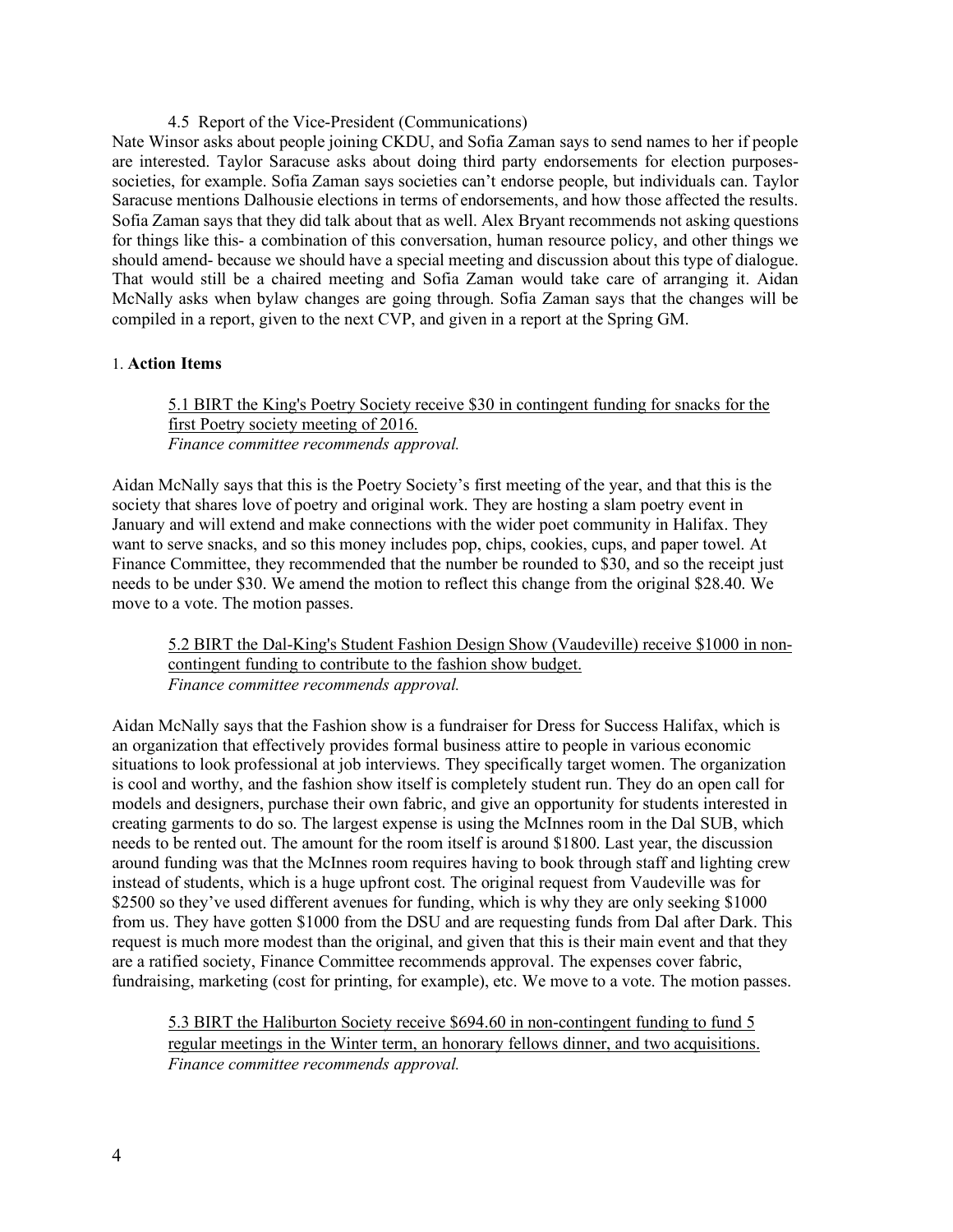Aidan McNally welcomes Daniel Whitten, who is part of the Haliburton Society executive. The funding request is for 5 regular meetings, two library acquisitions, and an honorary fellows dinner. They had an incredibly detailed funding request. There was a significant surplus from last year, so that is why they didn't apply for funding in the fall. The Society has biweekly meetings involving cheese and wine, and attracts members from the community. This is the 131st meeting and the Society is the oldest literary society at a university. Daniel Whitten says that we are only paying for the President and Vice-President at the honorary fellows dinner this year, and they are focusing especially on diversifying the snacks at meetings. This means gluten-free and vegan snacks at meetings. The literary acquisitions for the library (usually almost exclusively Canadian literature) are for two books to grow the Haliburton collection. Aidan McNally says that each meeting costs \$109.16, which is modest since it includes wine. Given that this is their first request this year, Aidan McNally is happy to see the extensive bookkeeping from the fall. She thanks Daniel Whitten for coming. We move to a vote. The motion passes.

## 5.4 BIRT the King's Foreign Film Society receive \$315.00 in contingent funding for snacks and video rentals for 7 meetings in the Winter term (\$45.00 a meeting). *Finance committee recommends approval.*

Aidan McNally says this is one of the most active societies on campus this year and commends them for their great advertising. The society was well on their budget. This funding includes 7 more meetings, where at each meeting, \$30 is spent on cheese, \$10 on baguettes, and \$5 on video rentals. The meetings also follow FYP paper due dates so as to attract more of a crowd. Taylor Saracuse quickly clarifies that this is contingent funding for the minutes. He says he is very excited and that the society will be screening more non-Eurocentric films with more non-male directors, since they've only shown one and a half films with non-male directors so far this year. Ryan Kavanagh asks where to direct suggestions for films. Taylor Saracuse recommends the KFFS Facebook group or sending him a personal message. We move to a vote. Taylor Saracuse abstains. The motion passes.

5.5 BIRT the Students Against Israeli Apartheid at Dalhousie and King's Universities be ratified for the 2015-2016 school year. *Moved by Alex McVittie*

Alex McVittie says this is the only ratification package she's received this year stating explicitly that they are pursuing funding from other sources (the DSU and NSBERG). This group focuses on stopping the illegal occupation of Palestine and informing people about the issue. They host many events, and also attend rallies, lectures, and solidarity actions. This is a political society that has been ratified before. We move to a vote. The motion passes.

5.6 BIRT Sodales receive \$700 in non-contingent funding to contribute to travel costs to the debate tournament hosted at McGill University from the 15th-17th of January in Montreal, Quebec. *Finance Committee does not have recommendation.*

Aidan McNally says that Sodales is a debating society for everyone, and their primary costs are travel costs to attend different debate tournaments. This is to fund a trip to McGill's annual debate tournament, one of the most competitive tournaments in Canada. They are sending 16 debaters. 7 are from King's. Aidan McNally recommended doing this through Society funding rather than reaching out through travel bursaries. It is unsustainable for the KSU to cover all trips by Sodales. Some members are driving to Montreal, and this is a three day trip for students. In mind with what